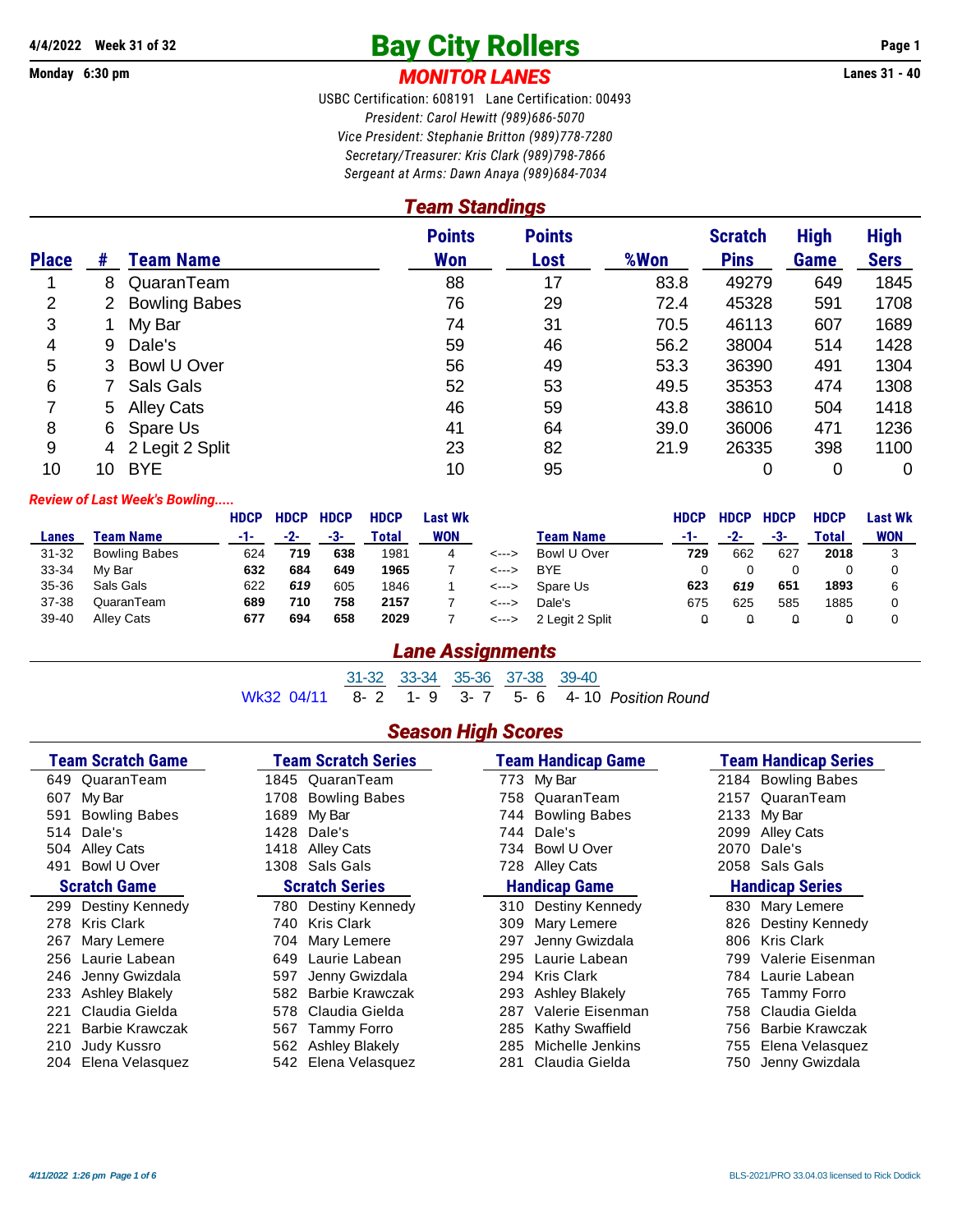## *Last Week's Top Scores*

|     | <b>Team Scratch Game</b>        |      | <b>Team Scratch Series</b> |     | Team Handicap Game                | <b>Team Handicap Series</b> |                      |  |  |
|-----|---------------------------------|------|----------------------------|-----|-----------------------------------|-----------------------------|----------------------|--|--|
| 644 | QuaranTeam                      |      | 1815 QuaranTeam            |     | 758 QuaranTeam                    |                             | 2157 QuaranTeam      |  |  |
| 557 | <b>Bowling Babes</b>            | 1495 | <b>Bowling Babes</b>       | 729 | Bowl U Over                       | 2029                        | <b>Alley Cats</b>    |  |  |
| 496 | My Bar                          | 1401 | My Bar                     | 719 | <b>Bowling Babes</b>              | 2018                        | Bowl U Over          |  |  |
| 491 | Bowl U Over                     | 1369 | Alley Cats                 | 694 | Alley Cats                        | 1981                        | <b>Bowling Babes</b> |  |  |
| 474 | Alley Cats                      | 1304 | Bowl U Over                |     | 684 My Bar                        |                             | 1965 My Bar          |  |  |
|     | <b>Scratch Game</b>             |      | <b>Scratch Series</b>      |     | <b>Handicap Game</b>              | <b>Handicap Series</b>      |                      |  |  |
| 299 | Destiny Kennedy                 | 699  | Destiny Kennedy            |     | 310 Destiny Kennedy               |                             | 742 Claudia Gielda   |  |  |
| 228 | Kris Clark                      | 669  | Kris Clark                 |     | 272 Claudia Gielda                | 732                         | Destiny Kennedy      |  |  |
| 214 | Claudia Gielda                  |      | 568 Claudia Gielda         | 265 | <b>Kathy Swaffield</b>            | 719                         | Kathy Swaffield      |  |  |
| 211 | Jenny Gwizdala                  | 555  | Mary Lemere                | 261 | Jenny Gwizdala                    | 714                         | <b>Kris Clark</b>    |  |  |
| 209 | Mary Lemere                     | 548  | Amber Manchester           | 257 | Ashley Blakely                    | 694                         | Ashley Blakely       |  |  |
| 198 | Ashley Blakely                  | 524  | Jenny Gwizdala             | 252 | Valerie Eisenman                  | 692                         | Elena Velasquez      |  |  |
| 192 | Amber Manchester                | 517  | <b>Ashley Blakely</b>      | 248 | Dawn Anaya                        | 683                         | Amber Manchester     |  |  |
| 185 | Kathy Swaffield                 | 485  | Elena Velasquez            | 246 | Mary Lemere                       | 679                         | Valerie Eisenman     |  |  |
| 180 | Dawn Anaya                      | 479  | <b>Kathy Swaffield</b>     |     | 243 Kris Clark                    | 676                         | Vickie Britton       |  |  |
| 174 | Elena Velasquez                 | 464  | Dawn Anaya                 |     | 243 Elena Velasquez               | 674                         | Jenny Gwizdala       |  |  |
|     | <b>Weekly Game Over Average</b> |      |                            |     | <b>Weekly Series over Average</b> |                             |                      |  |  |
|     | <b>Game - Avg=Difference</b>    |      |                            |     | <b>Series - Avg=Difference</b>    |                             |                      |  |  |

| 299 - 212=87 Destiny Kennedy |
|------------------------------|
| 214 - 156=58 Claudia Gielda  |
| 185 - 130=55 Kathy Swaffield |

#### 568 - 468=100 Claudia Gielda 479 - 390=89 Kathy Swaffield 699 - 636=63 Destiny Kennedy

#### *Individual High Averages*

| 213.52 Destiny Kennedy | 208.41 Kris Clark      | 181.70 Mary Lemere    | 180.68 Laurie Labean   |
|------------------------|------------------------|-----------------------|------------------------|
| 167.32 Jenny Gwizdala  | 162.72 Barbie Krawczak | 157.93 Claudia Gielda | 156.20 Ashley Blakely  |
| 151.10 Joyce Digby     | 150.86 Tammy Forro     | 150.44 Judy Kussro    | 143.84 Elena Velasquez |

## *Team Rosters*

## **1 - My Bar** Lane 33

|                  |     |                 |       |                 |     |       |     |              | <b>High</b> | <b>High</b> |
|------------------|-----|-----------------|-------|-----------------|-----|-------|-----|--------------|-------------|-------------|
| <b>Name</b>      |     | <b>Avg HDCP</b> |       | <b>Pins Gms</b> |     | $-2-$ | -3- | <b>Total</b> | Game        | <b>Sers</b> |
| Carol J. Hewitt  | 122 | 87              | 4761  | 39              | 145 | 134   | 121 | 400          | 183         | 408         |
| Mary H. Lemere   | 181 | 37              | 15808 | 87              | 154 | 192   | 209 | 555          | 267         | 704         |
| Laurie M. Labean | 180 | 38              | 14093 | 78              |     |       |     |              | 256         | 649         |
| Tammy L. Forro   | 150 | 63              | 9504  | 63              | 145 | 170   | 131 | 446          | 200         | 567         |

## **2 - Bowling Babes** Lane 32

|                        |                 |    |                 |    |     |       |     |       | <b>High</b> | <b>High</b> |
|------------------------|-----------------|----|-----------------|----|-----|-------|-----|-------|-------------|-------------|
| <b>Name</b>            | <b>Avg HDCP</b> |    | <b>Pins Gms</b> |    | -1- | $-2-$ | -3- | Total | <b>Game</b> | <b>Sers</b> |
| Valerie M. Eisenman    | 125             | 85 | 8634            | 69 | 112 | 167   | 145 | 424   | 197         | 529         |
| <b>Barbie Krawczak</b> | 162             | 53 | 12204           | 75 |     |       |     |       | 221         | 582         |
| <b>Kris Clark</b>      | 208             | 14 | 14380           | 69 | 214 | 227   | 228 | 669   | 278         | 740         |
| Joyce A. Digby         | 151             | 62 | 9519            | 63 | 136 | 163   | 103 | 402   | 196         | 508         |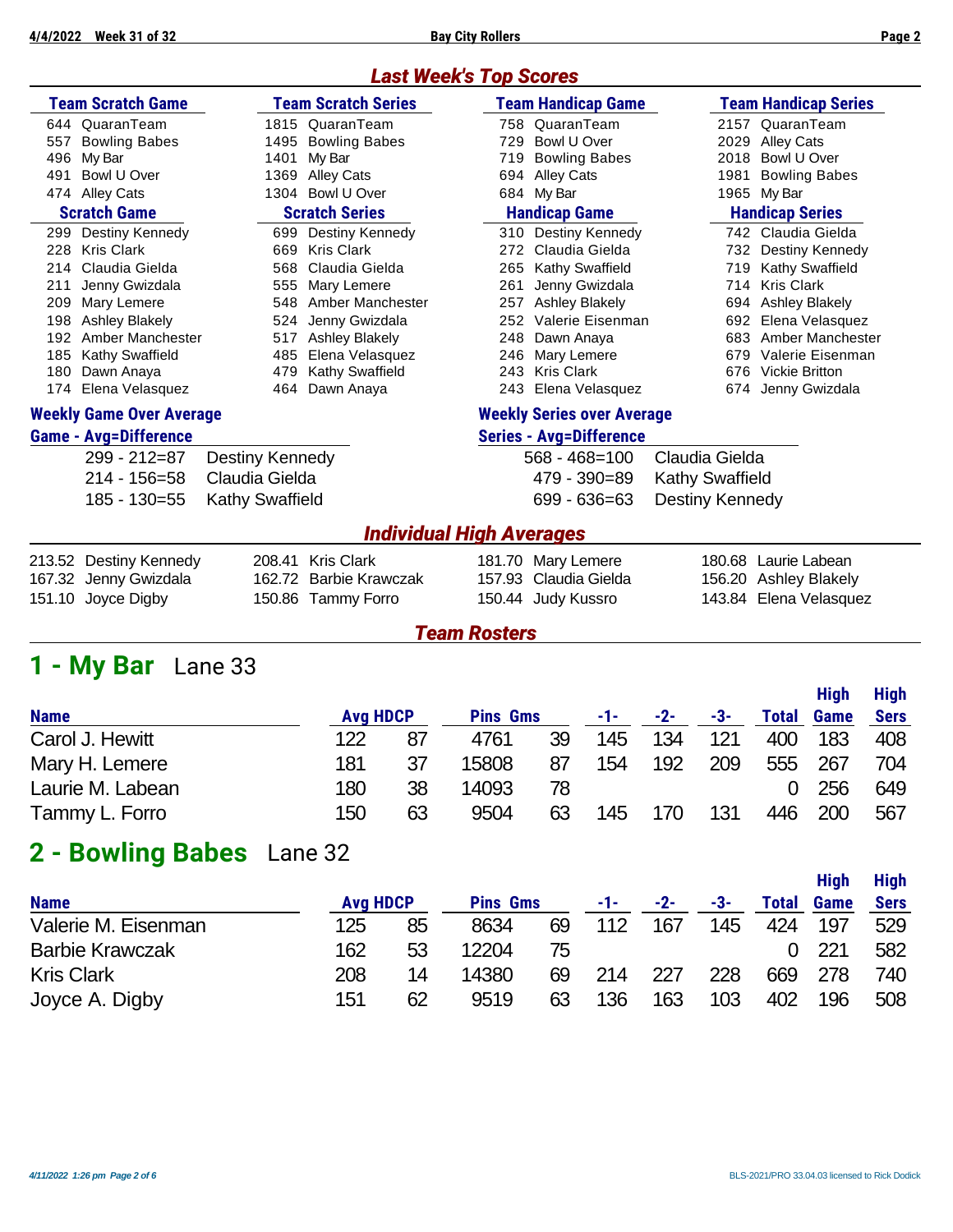## **3 - Bowl U Over** Lane 35

| <b>Name</b>            | <b>Avg HDCP</b> |    | <b>Pins Gms</b> |    | -1- | $-2-$ | -3- | <b>Total</b> | <b>High</b><br><b>Game</b> | High<br><b>Sers</b> |
|------------------------|-----------------|----|-----------------|----|-----|-------|-----|--------------|----------------------------|---------------------|
| Karen L. Kennedy       | 119             | 90 | 8576            | 72 | 126 | 147   | 88  | 361          | 167                        | 435                 |
| Fabienne L. Zielinski  | 129             | 81 | 8150            | 63 |     |       |     |              | 162                        | 441                 |
| <b>Kathy Swaffield</b> | 131             | 79 | 8827            | 67 | 185 | 142   | 152 | 479          | 201                        | 479                 |
| Dawn M. Anaya          | 146             | 67 | 8778            | 60 | 180 | 135   | 149 | 464          | 188                        | 513                 |

## **4 - 2 Legit 2 Split** Lane 39

| <b>Name</b>         | <b>Avg HDCP</b> |     | <b>Pins Gms</b> |    | -1-1 | $-2-$ | -3- | <b>Total</b> | <b>High</b><br><b>Game</b> | <b>High</b><br>Sers |
|---------------------|-----------------|-----|-----------------|----|------|-------|-----|--------------|----------------------------|---------------------|
| Angela M. Cannon    | 86              | 118 | 6221            |    |      |       |     |              | 144                        | -324                |
| Carol L. Jenkins    | 113             | 95  | 3415            | 30 |      |       |     | 0            | 169                        | 405                 |
| Michelle M. Jenkins | 100             | 106 | 8114            | 81 |      |       |     |              | 0.178                      | 396                 |

## **5 - Alley Cats** Lane 37

|                   |                 |    |                 |    |     |       |     |       | <b>High</b> | <b>High</b> |
|-------------------|-----------------|----|-----------------|----|-----|-------|-----|-------|-------------|-------------|
| <b>Name</b>       | <b>Avg HDCP</b> |    | <b>Pins Gms</b> |    | -1- | $-2-$ | -3- | Total | <b>Game</b> | <b>Sers</b> |
| Jaclyn Velasquez  | 116             | 92 | 10162           | 87 | 149 | 102   | 116 | 367   | 169         | 421         |
| Elena Velasquez   | 143             | 69 | 12514           | 87 | 162 | 174   | 149 | 485   | 204         | 542         |
| Ashley L. Blakely | 156             | 58 | 13121           | 84 | 146 | 198   | 173 | 517   | 233         | 562         |
| Lidia R. Lopez    | 140             | 72 | 842             | 6  |     |       |     |       | 160         | 449         |

## **6 - Spare Us** Lane 38

|                      |     |                 |       |                 | -1- |       |     |       | <b>High</b> | <b>High</b> |
|----------------------|-----|-----------------|-------|-----------------|-----|-------|-----|-------|-------------|-------------|
| <b>Name</b>          |     | <b>Avg HDCP</b> |       | <b>Pins Gms</b> |     | $-2-$ | -3- | Total | <b>Game</b> | <b>Sers</b> |
| Julie A. Badgerow    | 124 | 85              | 8189  | 66              | 91  | 121   | 130 | 342   | 166         | 414         |
| Melissa S. Britton   | 133 | 78              | 9191  | 69              |     |       |     |       | 172         | 449         |
| Vickie J. Britton    | 135 | 76              | 10170 | 75              | 165 | 140   | 143 | 448   | 188         | 484         |
| Stephanie L. Britton | 122 | 87              | 8456  | 69              | 119 | 110   | 130 | 359   | 168         | 437         |

## **7 - Sals Gals** Lane 36

| <b>Name</b>               | <b>Avg HDCP</b> |     | <b>Pins Gms</b> |    | $-1$ - $-$ | $-2-$ | -3- | <b>Total</b> | <b>High</b><br>Game | <b>High</b><br><b>Sers</b> |
|---------------------------|-----------------|-----|-----------------|----|------------|-------|-----|--------------|---------------------|----------------------------|
| <b>Sandy Patteen</b>      | 126             | 84  | 11029           | 87 | 127        | 121   | 122 | 370          | 181                 | 434                        |
| <b>Sharon R. Grisamer</b> | 106             | 101 | 7975            | 75 | 127        | 96    | 92  | 315          | 164                 | 385                        |
| Judy I. Kussro            | 150             | 63  | 13088           | 87 | 120        | 154   | 143 | 417          | 210                 | 537                        |

## **8 - QuaranTeam** Lane 31

|                     |                 |    |                 |    |     |     |     |       | <b>High</b> | <b>High</b> |
|---------------------|-----------------|----|-----------------|----|-----|-----|-----|-------|-------------|-------------|
| <b>Name</b>         | <b>Avg HDCP</b> |    | <b>Pins Gms</b> |    | -1- | -2- | -3- | Total | <b>Game</b> | <b>Sers</b> |
| Amber P. Manchester | 172             | 45 | 8786            | 51 | 180 | 192 | 176 | 548   | 219         | 590         |
| Breanne M. Walker   | 178             | 39 | 8569            | 48 |     |     |     |       | 221         | 592         |
| Destiny M. Kennedy  | 213             | 10 | 16014           | 75 | 181 | 219 | 299 | 699   | 299         | 780         |
| Claudia R. Gielda   | 157             | 57 | 11371           | 72 | 214 | 185 | 169 | 568   | 221         | 578         |
| Kelly A. Tobias     | 123             | 86 | 2214            | 18 |     |     |     |       | 159         | 392         |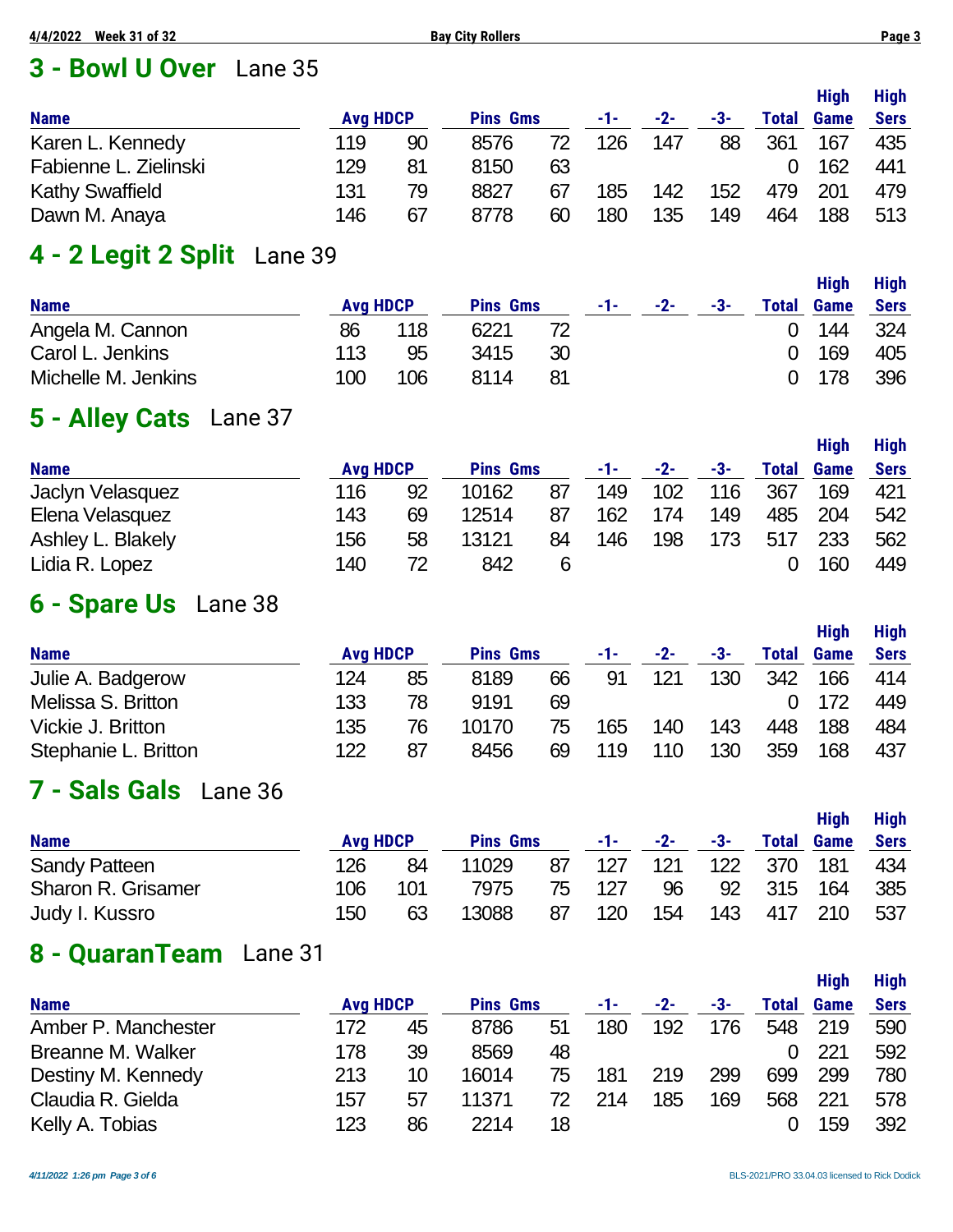## **9 - Dale's** Lane 34

| <b>Name</b>      | <b>Avg HDCP</b> |    | <b>Pins Gms</b> |    | $-1-$ | $-2-$             | -3- | <b>Total</b> | <b>High</b><br><b>Game</b> | <b>High</b><br><b>Sers</b> |
|------------------|-----------------|----|-----------------|----|-------|-------------------|-----|--------------|----------------------------|----------------------------|
| Kathy A. Martin  | 116             | 92 | 5251            | 45 |       |                   |     |              | 191                        | 454                        |
| Amber E. Curphy  | 123             | 86 | 10345           |    |       | 84 a113 a113 a113 |     | 339          | 188                        | 456                        |
| Jeanne E. Alcorn | 138             | 73 | 9539            | 69 | 142   | 141               | 112 | 395          | 183                        | 501                        |
| Jenny Gwizdala   | 167             | 49 | 10541           | 63 | 211   | 162               | 151 | 524          | 246                        | 597                        |

## **10 - BYE** Lane 40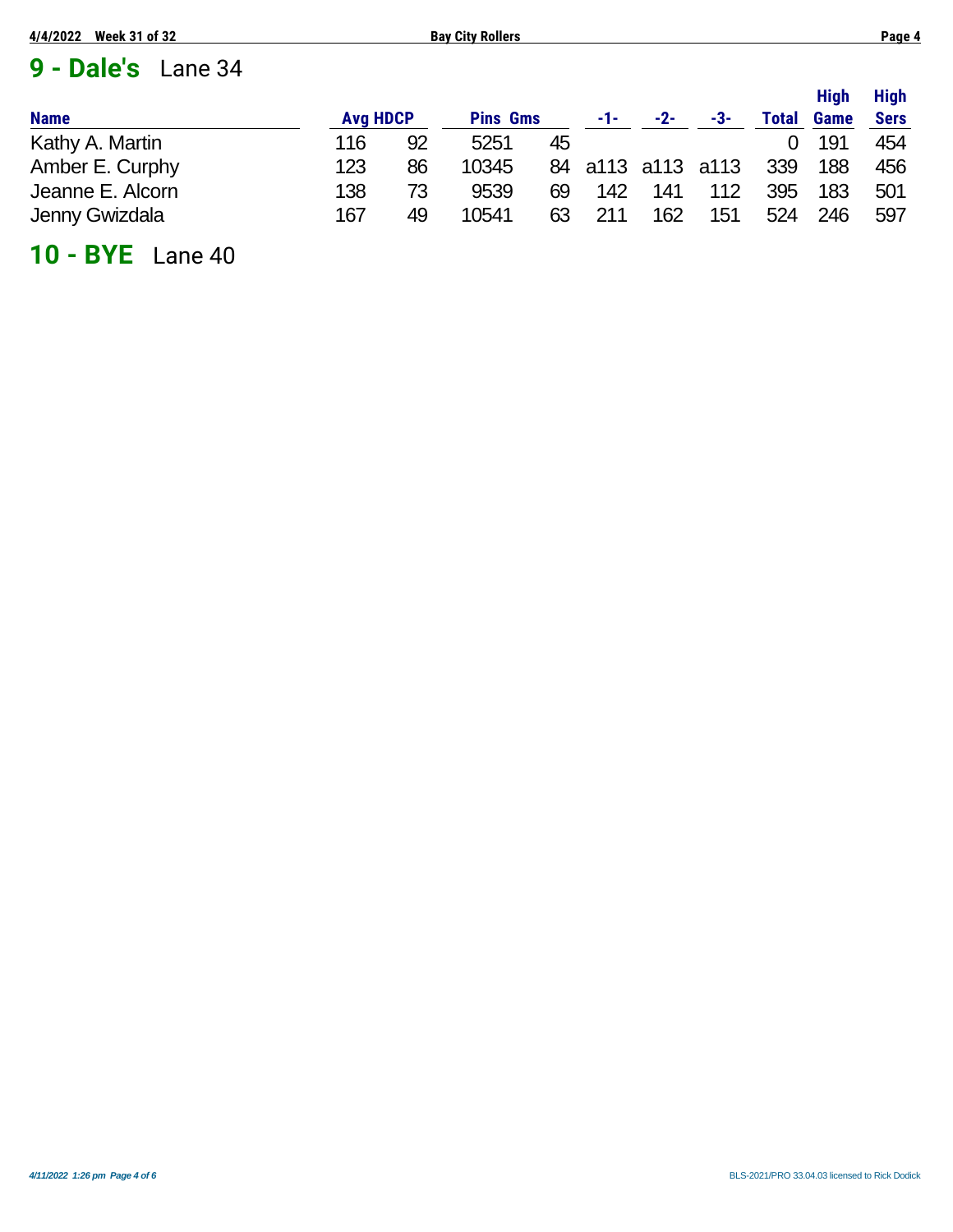#### *This Week's Statistics*

|                                   | <b>Women</b>            |
|-----------------------------------|-------------------------|
| How many people bowled            | 23                      |
| Number of games bowled            | 69                      |
| Actual average of week's scores   | 152.96                  |
| How many games above average      | 43                      |
| How many games below average      | 24                      |
| Pins above/below average per game | 7.39                    |
| How many people raised average    | 15                      |
| by this amount                    | 0.63                    |
| How many people went down         | 8                       |
| by this amount                    | $-0.31$                 |
| League average before bowling     | 146.14                  |
| League average after bowling      | 146.45                  |
| Change in league average          | 0.30                    |
| 800s                              |                         |
| 775s                              |                         |
| 750s                              |                         |
| 725s                              |                         |
| 700s                              |                         |
| 675s                              | $\mathbf 1$             |
| 650s                              | 1                       |
| 625s                              |                         |
| 600s                              |                         |
| 575s                              | --                      |
| 550s                              | $\overline{c}$          |
| 525s                              | 1                       |
| 500s                              | $\overline{\mathbf{c}}$ |
| 475s                              | $\overline{\mathbf{c}}$ |
| 450s                              | $\mathbf 1$             |
| 425s                              | $\overline{\mathbf{c}}$ |
| 400s                              | $\overline{\mathbf{4}}$ |
| below 400                         | $\overline{7}$          |
| 300s                              |                         |
| 275s                              | 1                       |
| 250s                              |                         |
| 225s                              | 2<br>5                  |
| 200s                              |                         |
| 175s                              | 9                       |
| 150s                              | 13                      |
| 125s                              | 23                      |
| 100s                              | 12                      |
| below 100                         | 4                       |